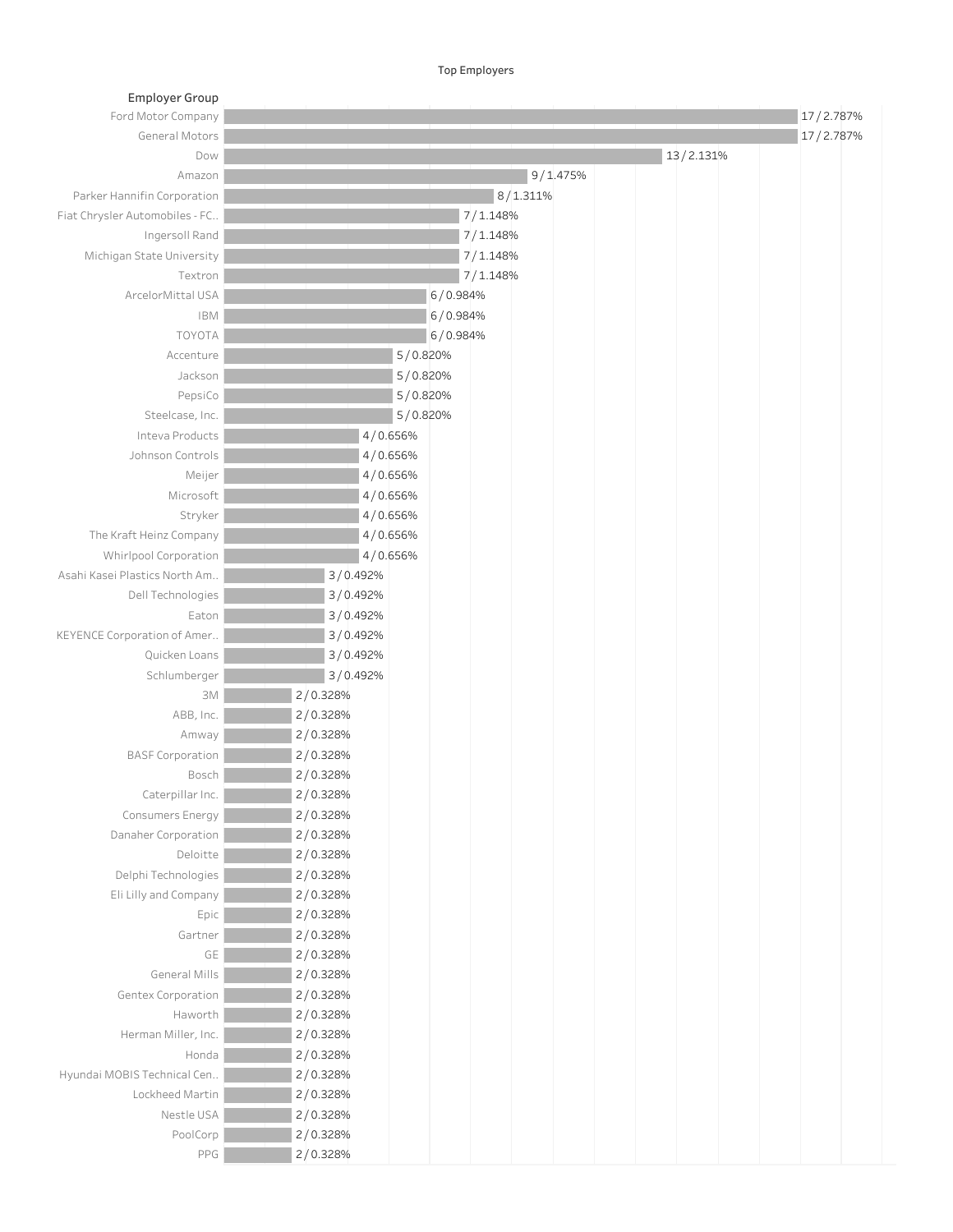## **Top Employers**

| <b>Employer Group</b>          |          |
|--------------------------------|----------|
| Rolls-Royce                    | 2/0.328% |
| Sears Holdings Corporation     | 2/0.328% |
| SRG Global Inc.                | 2/0.328% |
| <b>TE Connectivity</b>         | 2/0.328% |
| Thermo Fisher Scientific       | 2/0.328% |
| Trimble, Inc.                  | 2/0.328% |
| <b>United Airlines</b>         | 2/0.328% |
| United Technologies Corporati  | 2/0.328% |
| Walgreens                      | 2/0.328% |
| Yanfeng Global Automotive In   | 2/0.328% |
| A.E. Petsche Company           | 1/0.164% |
| Accuride                       | 1/0.164% |
| ADVICS Manufacturing Ohio, I   | 1/0.164% |
| Air International Thermal Syst | 1/0.164% |
| Aisin Drivetrain, Inc.         | 1/0.164% |
| Aisin World Corp. of America   | 1/0.164% |
| Ally                           | 1/0.164% |
| Altair Engineering, Inc.       | 1/0.164% |
| Anadarko Petroleum Corporat    | 1/0.164% |
| Anixter, Inc.                  | 1/0.164% |
| Apple                          | 1/0.164% |
| Arden Companies                | 1/0.164% |
| Arthrex                        | 1/0.164% |
| AT&T                           | 1/0.164% |
| Avanade, Inc.                  | 1/0.164% |
| <b>AVNET ELECTRONICS</b>       | 1/0.164% |
| BAE Systems, Inc.              | 1/0.164% |
| Barton Malow Company           | 1/0.164% |
| Bechtel                        | 1/0.164% |
| Beckman Coulter                | 1/0.164% |
| Behr Process Corporation       | 1/0.164% |
| Bocandy                        | 1/0.164% |
| Boeing Company                 | 1/0.164% |
| <b>BP</b>                      | 1/0.164% |
| Brembo North America           | 1/0.164% |
| CAM Sales Specialist Incorpo   | 1/0.164% |
| Cameron Tool Corporation       | 1/0.164% |
| Capture 3D                     | 1/0.164% |
| Car Studio North America       | 1/0.164% |
| Cargill                        | 1/0.164% |
| CaseStack                      | 1/0.164% |
| Cash Investor LLC              | 1/0.164% |
| Central Transport              | 1/0.164% |
| CHEP                           | 1/0.164% |
| Chico's FAS, Inc.              | 1/0.164% |
| CIE Automotive                 | 1/0.164% |
| Cisco                          | 1/0.164% |
| Cognizant                      | 1/0.164% |
| Comcast NBCUniversal           | 1/0.164% |
| ConocoPhillips                 | 1/0.164% |
| Continental AG                 | 1/0.164% |
| Continental Automotive         | 1/0.164% |
| Cooper Industries              | 1/0.164% |

| iis-Royce   | $2/0.328\%$ |
|-------------|-------------|
| poration    | 2/0.328%    |
| lobal Inc.  | 2/0.328%    |
| nectivity   | 2/0.328%    |
| Scientific  | 2/0.328%    |
| nble, Inc.  | 2/0.328%    |
| d Airlines  | 2/0.328%    |
| orporati    | 2/0.328%    |
| algreens    | 2/0.328%    |
| otive In    | 2/0.328%    |
| Company     | 1/0.164%    |
| Accuride    | 1/0.164%    |
| g Ohio, I   | 1/0.164%    |
| nal Syst    | 1/0.164%    |
| rain, Inc.  | 1/0.164%    |
| f America   | 1/0.164%    |
| Ally        | 1/0.164%    |
| ring, Inc.  | 1/0.164%    |
| orporat     | 1/0.164%    |
| ixter, Inc. | 1/0.164%    |
| Apple       | 1/0.164%    |
| ompanies    | 1/0.164%    |
| Arthrex     | 1/0.164%    |
| AT&T        | 1/0.164%    |
| nade, Inc.  | 1/0.164%    |
| TRONICS     | 1/0.164%    |
| ems, Inc.   | 1/0.164%    |
| Company     | 1/0.164%    |
| Bechtel     | 1/0.164%    |
| n Coulter   | 1/0.164%    |
| poration    | 1/0.164%    |
| Bocandy     | 1/0.164%    |
| Company     | 1/0.164%    |
| BP          | 1/0.164%    |
| a America   | 1/0.164%    |
| Incorpo     | 1/0.164%    |
| poration    | 1/0.164%    |
| pture 3D    | 1/0.164%    |
| America     | 1/0.164%    |
| Cargill     | 1/0.164%    |
| aseStack    | 1/0.164%    |
| estor LLC   | 1/0.164%    |
| ransport    | 1/0.164%    |
| CHEP        | 1/0.164%    |
| FAS, Inc.   | 1/0.164%    |
| tomotive    | 1/0.164%    |
| Cisco       | 1/0.164%    |
| iognizant   | 1/0.164%    |
| Jniversal   | 1/0.164%    |
| coPhillips  | 1/0.164%    |
| ental AG    | 1/0.164%    |
| tomotive    | 1/0.164%    |
| ndustries   | 1/0.164%    |
|             |             |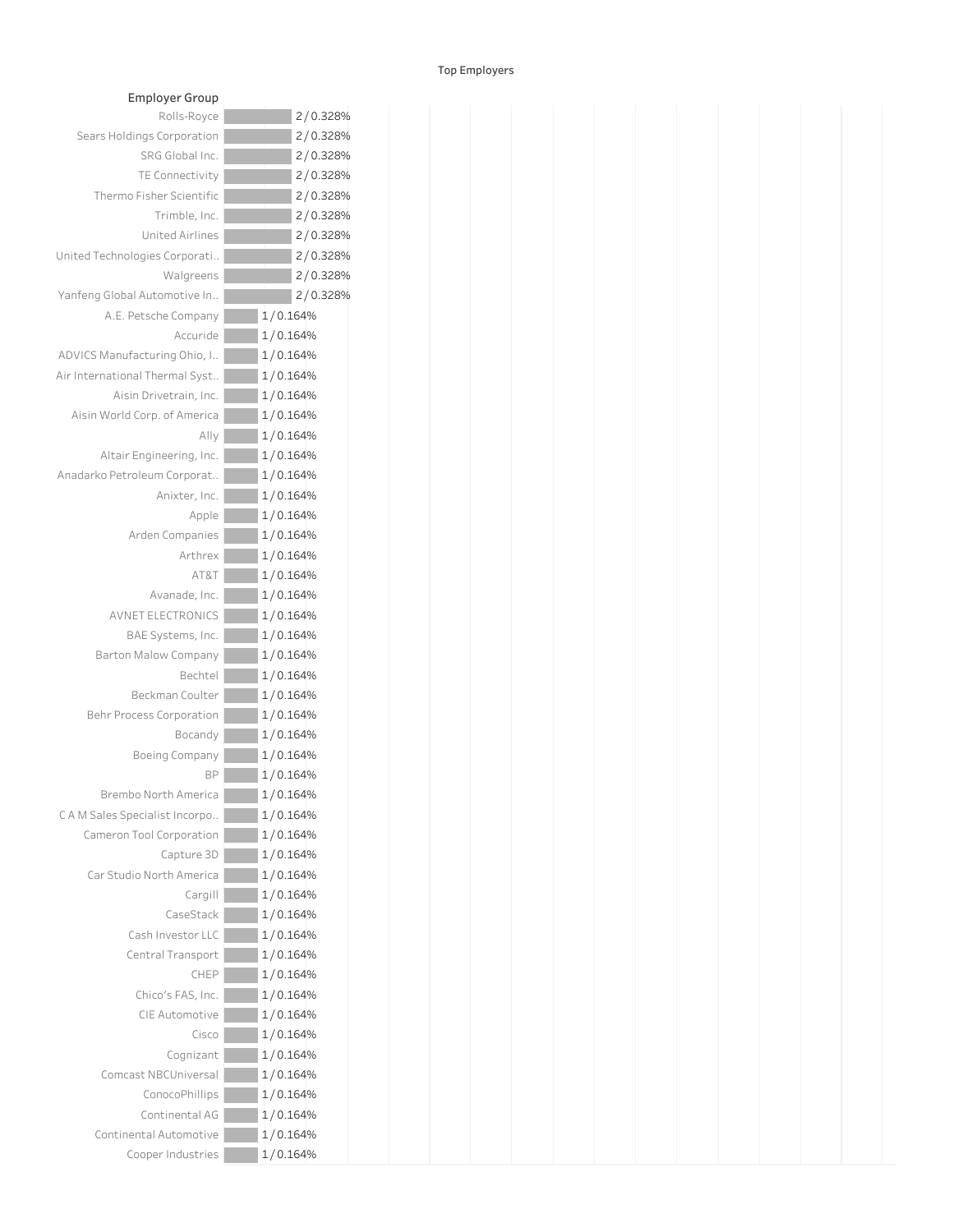## T o p E m plo y e r s

| Employer Group                |          |
|-------------------------------|----------|
| COOPER TOOLS                  | 1/0.164% |
| Corrigan Air and Sea Cargo Op | 1/0.164% |
| Coyote Logistics              | 1/0.164% |
| Crowe LLP                     | 1/0.164% |
| Crown Holdings, Inc.          | 1/0.164% |
| Daimler Trucks North America  | 1/0.164% |
| Dearborn Ham                  | 1/0.164% |
| Delta Air Lines, Inc.         | 1/0.164% |
| Demmer                        | 1/0.164% |
| Design Systems, Inc.          | 1/0.164% |
| Dimick Machine Repair         | 1/0.164% |
| Dowding Industries            | 1/0.164% |
| Eagle Technologies Group      | 1/0.164% |
| Echo Global Logistics         | 1/0.164% |
| Emerson                       | 1/0.164% |
| EnPro Industries              | 1/0.164% |
| EnvisionTEC                   | 1/0.164% |
| Epsilon                       | 1/0.164% |
| Expeditors                    | 1/0.164% |
| Fabri-Kal                     | 1/0.164% |
| Fairbanks Morse Engine        | 1/0.164% |
| Federal-Mogul Corporation     | 1/0.164% |
| FedEx                         | 1/0.164% |
| Flexco                        | 1/0.164% |
| FM Global-Olmsted, OH         | 1/0.164% |
| Frito Lay                     | 1/0.164% |
| Gap, Inc.                     | 1/0.164% |
| Gerdau                        | 1/0.164% |
| Gexpro                        | 1/0.164% |
| Ghafari Associates LLC        | 1/0.164% |
| Giffin, Inc.                  | 1/0.164% |
| GlaxoSmithKline               | 1/0.164% |
| Global Pump Compnay           | 1/0.164% |
| Globe Tech LLC                | 1/0.164% |
| Graco Inc.                    | 1/0.164% |
| Great Lakes Essential Power   | 1/0.164% |
| Great Lakes Wine and Spirits  | 1/0.164% |
| Hach                          | 1/0.164% |
| Hanon Systems                 | 1/0.164% |
| Head Start Kent County        | 1/0.164% |
| <b>Health Alliance Plan</b>   | 1/0.164% |
| <b>Hess Corporation</b>       | 1/0.164% |
| Hewlett Packard Enterprise    | 1/0.164% |
| Honeywell                     | 1/0.164% |
| Hormel Foods Corporation      | 1/0.164% |
| Humantech, Inc.               | 1/0.164% |
| Hunton Trane                  | 1/0.164% |
| Inovision                     | 1/0.164% |
| International Casings Group   | 1/0.164% |
| Intertek                      | 1/0.164% |
| Intrex Aerospace              | 1/0.164% |
| Ion Solar                     | 1/0.164% |
| Isuzu North America Corporat  | 1/0.164% |

| COOPER TOOLS            | 1/0.164%  |  |  |  |  |
|-------------------------|-----------|--|--|--|--|
| d Sea Cargo Op          | 1/0.164%  |  |  |  |  |
| Coyote Logistics        | 1/0.164%  |  |  |  |  |
| Crowe LLP               | 1/0.164%  |  |  |  |  |
| wn Holdings, Inc        | 1/0.164%  |  |  |  |  |
| North America           | 1/0.164%  |  |  |  |  |
| Dearborn Ham            | 1/0.164%  |  |  |  |  |
| Ita Air Lines, Inc.     | 1/0.164%  |  |  |  |  |
| Demmer                  | 1/0.164%  |  |  |  |  |
| gn Systems, Inc.        | 1/0.164%  |  |  |  |  |
| Machine Repair          | 1/0.164%  |  |  |  |  |
| vding Industries        | 1/0.164%  |  |  |  |  |
| hnologies Group         | 1/0.164%  |  |  |  |  |
| Global Logistics        | 1/0.164%  |  |  |  |  |
| Emerson                 | 1/0.164%  |  |  |  |  |
| <b>EnPro Industries</b> | 1/0.164%  |  |  |  |  |
| EnvisionTEC             |           |  |  |  |  |
|                         | 1/0.164%  |  |  |  |  |
| Epsilon                 | 1/0.164%  |  |  |  |  |
| Expeditors              | 1/0.164%  |  |  |  |  |
| Fabri-Kal               | 1/0.164%  |  |  |  |  |
| ks Morse Engine         | 1/0.164%  |  |  |  |  |
| ogul Corporation        | 1/0.164%  |  |  |  |  |
| FedEx                   | 1/0.164%  |  |  |  |  |
| Flexco                  | 1/0.164%  |  |  |  |  |
| bal-Olmsted, OH         | 1/0.164%  |  |  |  |  |
| Frito Lay               | 1/0.164%  |  |  |  |  |
| Gap, Inc.               | 1/0.164%  |  |  |  |  |
| Gerdau                  | 1/0.164%  |  |  |  |  |
| Gexpro                  | 1/0.164%  |  |  |  |  |
| i Associates LLC        | 1/0.164%  |  |  |  |  |
| Giffin, Inc.            | 1/0.164%  |  |  |  |  |
| GlaxoSmithKline         | 1/0.164%  |  |  |  |  |
| Pump Compnay            | 1/0.164%  |  |  |  |  |
| Globe Tech LLC          | 1/0.164%  |  |  |  |  |
| Graco Inc.              | 1/0.164%  |  |  |  |  |
| <b>Essential Power</b>  | 1/0.164%  |  |  |  |  |
| Wine and Spirits        | 1/0.164%  |  |  |  |  |
| Hach                    | 1/0.164%  |  |  |  |  |
| Hanon Systems           | 1/0.164%  |  |  |  |  |
| tart Kent County        | 1/0.164%  |  |  |  |  |
| Ith Alliance Plan       | 1/0.164%  |  |  |  |  |
| less Corporation        | 1/0.164%  |  |  |  |  |
| ckard Enterprise        | 1/0.164%  |  |  |  |  |
| Honeywell               | 1/0.164%  |  |  |  |  |
| ods Corporation         | 1/0.164%  |  |  |  |  |
| Humantech, Inc.         | 1/0.164%  |  |  |  |  |
| Hunton Trane            | 1/0.164%  |  |  |  |  |
| Inovision               | 1/0.164%  |  |  |  |  |
| al Casings Group        | 1/0.164%  |  |  |  |  |
| Intertek                | 1/0.164%  |  |  |  |  |
| ntrex Aerospace         | 1/0.164%  |  |  |  |  |
| Ion Solar               | 1/0.164%  |  |  |  |  |
|                         | 1/0.16104 |  |  |  |  |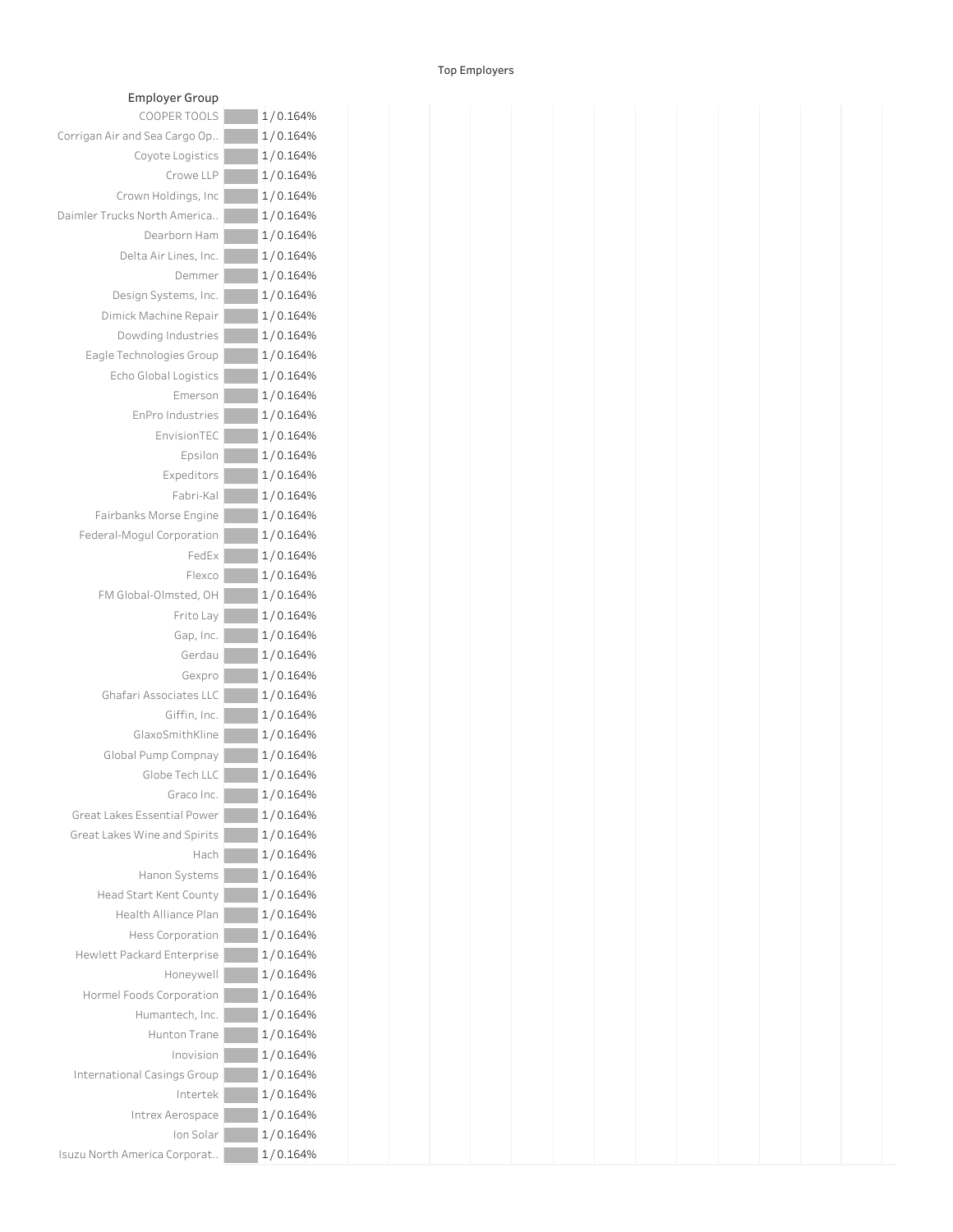## T o p E m plo y e r s

| Employer Group                  |          |
|---------------------------------|----------|
| Italcementi Group               | 1/0.164% |
| Jervis B. Webb                  | 1/0.164% |
| John Ostrander Company          | 1/0.164% |
| Johns Manville                  | 1/0.164% |
| Johnson & Johnson Family of C   | 1/0.164% |
| <b>JONES LANG LASALLE</b>       | 1/0.164% |
| <b>Kelly Services</b>           | 1/0.164% |
| Keurig Dr Pepper                | 1/0.164% |
| Key Safety Systems              | 1/0.164% |
| Kohler Company                  | 1/0.164% |
| KUKA                            | 1/0.164% |
| <b>KW Corporation</b>           | 1/0.164% |
| L-3 Communications              | 1/0.164% |
| $L'$ Or $\tilde{A}$ ©al         | 1/0.164% |
| <b>L&amp;L Products</b>         | 1/0.164% |
| LAKESHORE ENERGY SERVICES       | 1/0.164% |
| Lear Corporation                | 1/0.164% |
| LINCOLN ELECTRIC COMPANY        | 1/0.164% |
| <b>LSI Solutions</b>            | 1/0.164% |
| Macauto Industrial Co.          | 1/0.164% |
| Manhattan Associates, Inc.      | 1/0.164% |
| Matrix Consulting Engineers, I  | 1/0.164% |
| MeadWestvaco                    | 1/0.164% |
| Mears Group, Inc.               | 1/0.164% |
| Medline Industries, Inc.        | 1/0.164% |
| Medtronic                       | 1/0.164% |
| Mercedes Benz U.S. Internatio   | 1/0.164% |
| Meritor                         | 1/0.164% |
| Millbrook Revolutionary Engin   | 1/0.164% |
| Milton Manufacturing, Inc.      | 1/0.164% |
| Moeller Aerospace               | 1/0.164% |
| Mona Shores Public Schools      | 1/0.164% |
| Motor City Wash Works           | 1/0.164% |
| Navistar, Inc.                  | 1/0.164% |
| Neogen Corporation              | 1/0.164% |
| New Eagle, LLC                  | 1/0.164% |
| <b>NGK Spark Plugs</b>          | 1/0.164% |
| Nolan Transportation Group      | 1/0.164% |
| Northwestern Mutual             | 1/0.164% |
| Owens Corning                   | 1/0.164% |
| <b>PA Solutions</b>             | 1/0.164% |
| Palm Inc                        | 1/0.164% |
| Peckham, Inc.                   | 1/0.164% |
| PKMJ Technical Services Inc.    | 1/0.164% |
| Plastic Omnium                  | 1/0.164% |
| Polaris Inc.                    | 1/0.164% |
| Portland Products, Inc.         | 1/0.164% |
| Post Consumer Brands            | 1/0.164% |
| Prairie View A&M University     | 1/0.164% |
| Pratt & Whitney-A United Tec    | 1/0.164% |
| Procter & Gamble (P&G)          | 1/0.164% |
| Proxima Group                   | 1/0.164% |
| Public & Private Sectors Soluti | 1/0.164% |

| roup              | 1/0.164% |
|-------------------|----------|
| Vebb              | 1/0.164% |
| pany              | 1/0.164% |
| nville            | 1/0.164% |
| of C              | 1/0.164% |
| ALLE              | 1/0.164% |
| vices             | 1/0.164% |
| pper              | 1/0.164% |
| tems              | 1/0.164% |
| pany              | 1/0.164% |
| <b>KUKA</b>       | 1/0.164% |
| ation             | 1/0.164% |
| tions             | 1/0.164% |
| éal               | 1/0.164% |
| ducts             | 1/0.164% |
| <b>ICES</b>       | 1/0.164% |
| ation             | 1/0.164% |
| ANY               | 1/0.164% |
| tions             | 1/0.164% |
| al Co.            | 1/0.164% |
| , Inc.            | 1/0.164% |
| rs, I             | 1/0.164% |
| vaco:             | 1/0.164% |
| , Inc.            | 1/0.164% |
| , Inc.            | 1/0.164% |
| ronic             | 1/0.164% |
| atio              | 1/0.164% |
| ritor             | 1/0.164% |
| ngin              | 1/0.164% |
| , Inc.            | 1/0.164% |
| pace              | 1/0.164% |
| hools             | 1/0.164% |
| /orks             | 1/0.164% |
| , Inc.            | 1/0.164% |
| ation             | 1/0.164% |
| e, LLC            | 1/0.164% |
| <sup>o</sup> lugs | 1/0.164% |
| roup              | 1/0.164% |
| utual             | 1/0.164% |
| ming              | 1/0.164% |
| tions             | 1/0.164% |
| m Inc             | 1/0.164% |
| , Inc.            | 1/0.164% |
| s Inc.            | 1/0.164% |
| nium              | 1/0.164% |
| s Inc.            | 1/0.164% |
| , Inc.            | 1/0.164% |
| ands              | 1/0.164% |
| rsity             | 1/0.164% |
| Tec               | 1/0.164% |
| P&G)              | 1/0.164% |
| roup              | 1/0.164% |
| luti              | 1/0.164% |